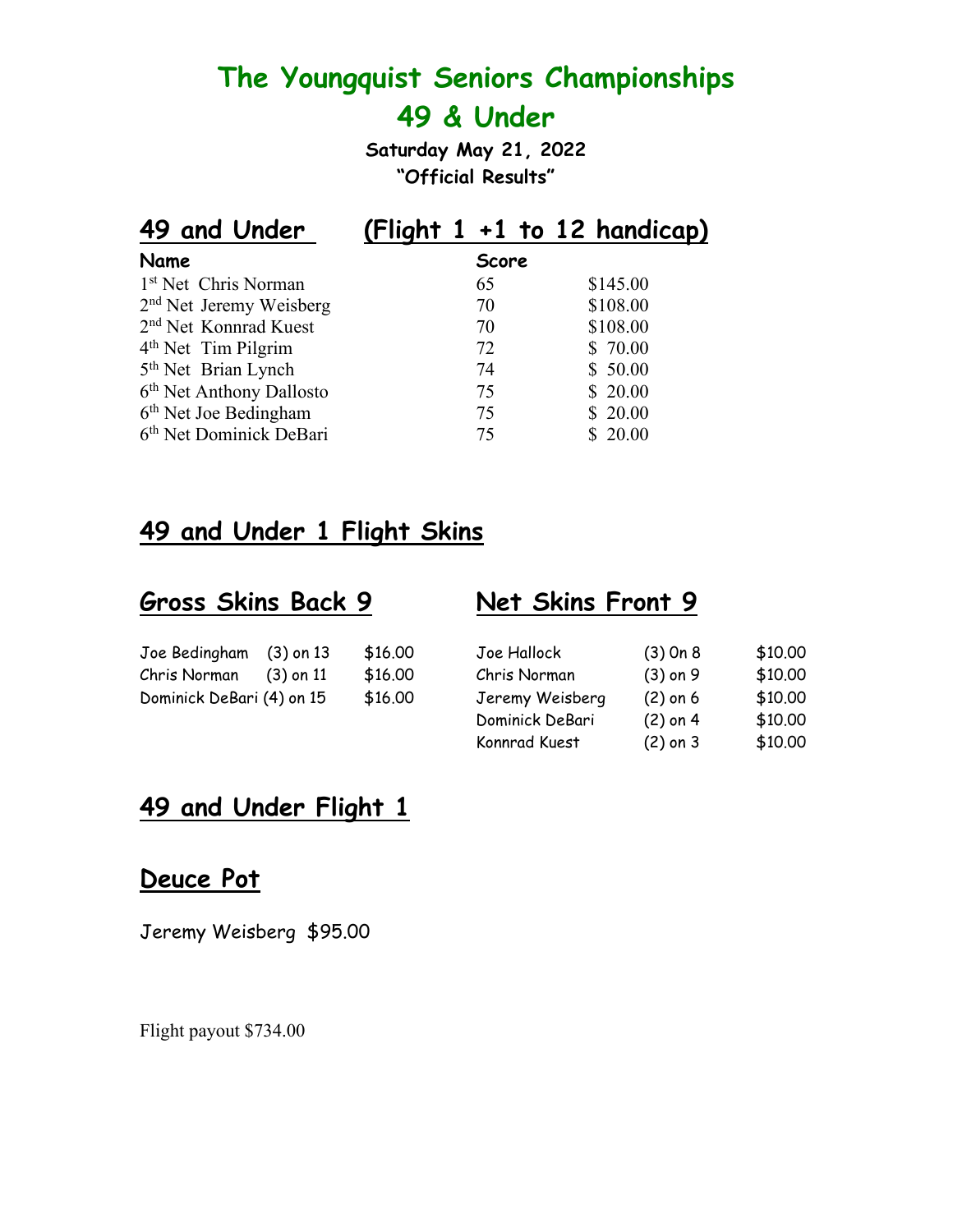**Saturday May 21, 2022 "Official Results"**

| <b>Score</b> |                              |
|--------------|------------------------------|
| 71           | \$140.00                     |
| 75           | \$103.00                     |
| 75           | \$103.00                     |
| 77           | \$55.00                      |
| 77           | \$55.00                      |
|              | (Flight 2 13 to 29 handicap) |

# **49 and Under Flight 2 Skins**

| <b>Gross Skins Back 9</b> |         | Net Skins Front 9       |         |
|---------------------------|---------|-------------------------|---------|
| Chris McClain (3) on 18   | \$21,00 | Riley Mahaffey (4) on 7 | \$43.00 |
| Jason Brown (4) on 16     | \$21,00 |                         |         |

# **49 and Under Flight 2**

## **Deuce Pot**

**No Deuces in this flight**

Flight payout \$541.00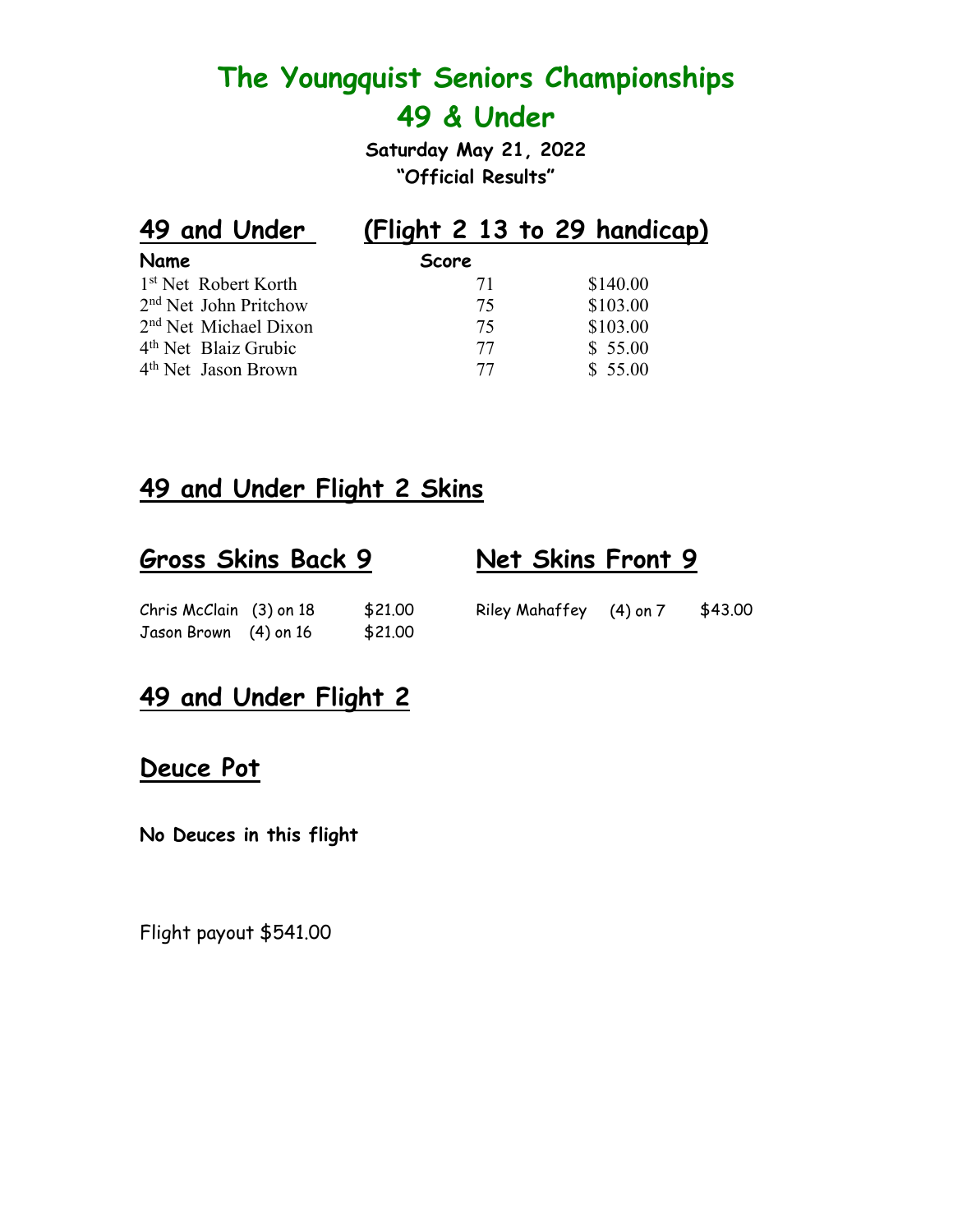**Saturday May 21, 2022 "Official Results"**

| Seniors 50 - 59 (Flight $1/0$ - 13 handicap) |          |
|----------------------------------------------|----------|
| <b>Score</b>                                 |          |
| 72                                           | \$125.00 |
| 73                                           | \$95.00  |
| 74                                           | \$75.00  |
| 75                                           | \$60.00  |
| 76                                           | \$45.00  |
| 78                                           | \$20.00  |
| 78                                           | \$20.00  |
| 78                                           | \$20.00  |
|                                              |          |

# **Senior (50 to 59) Flight 1 Skins**

### **Gross Skins Back 9 Net Skins Front 9**

| Bryan Pedersen (3) on 18 |             | \$24.00 | Dennis Maples (3) on 9   | \$10.00 |
|--------------------------|-------------|---------|--------------------------|---------|
| Omar Parker              | $(2)$ on 14 | \$24.00 | Richard Black $(2)$ on 6 | \$10.00 |

| Bryan Pedersen (3) on 18 |             | \$24.00 | Dennis Maples (3) on 9    |              | \$10.00 |
|--------------------------|-------------|---------|---------------------------|--------------|---------|
| Omar Parker              | $(2)$ on 14 | \$24.00 | Richard Black             | $(2)$ on 6   | \$10.00 |
|                          |             |         | Richard Schaaf $(1)$ on 2 |              | \$10.00 |
|                          |             |         | Kris Filion               | $(3)$ on $8$ | \$10.00 |
|                          |             |         | Jay Johnson               | $(2)$ on 1   | \$10.00 |
|                          |             |         |                           |              |         |

# **Senior (50 to 59) Flight 1**

### **Deuce Pot**

| Bryan Pedersen       | \$24.00 |
|----------------------|---------|
| <b>Omar Parker</b>   | \$24.00 |
| <b>Richard Black</b> | \$24.00 |
| Richard Schaaf       | \$24.00 |

Flight payout \$654.00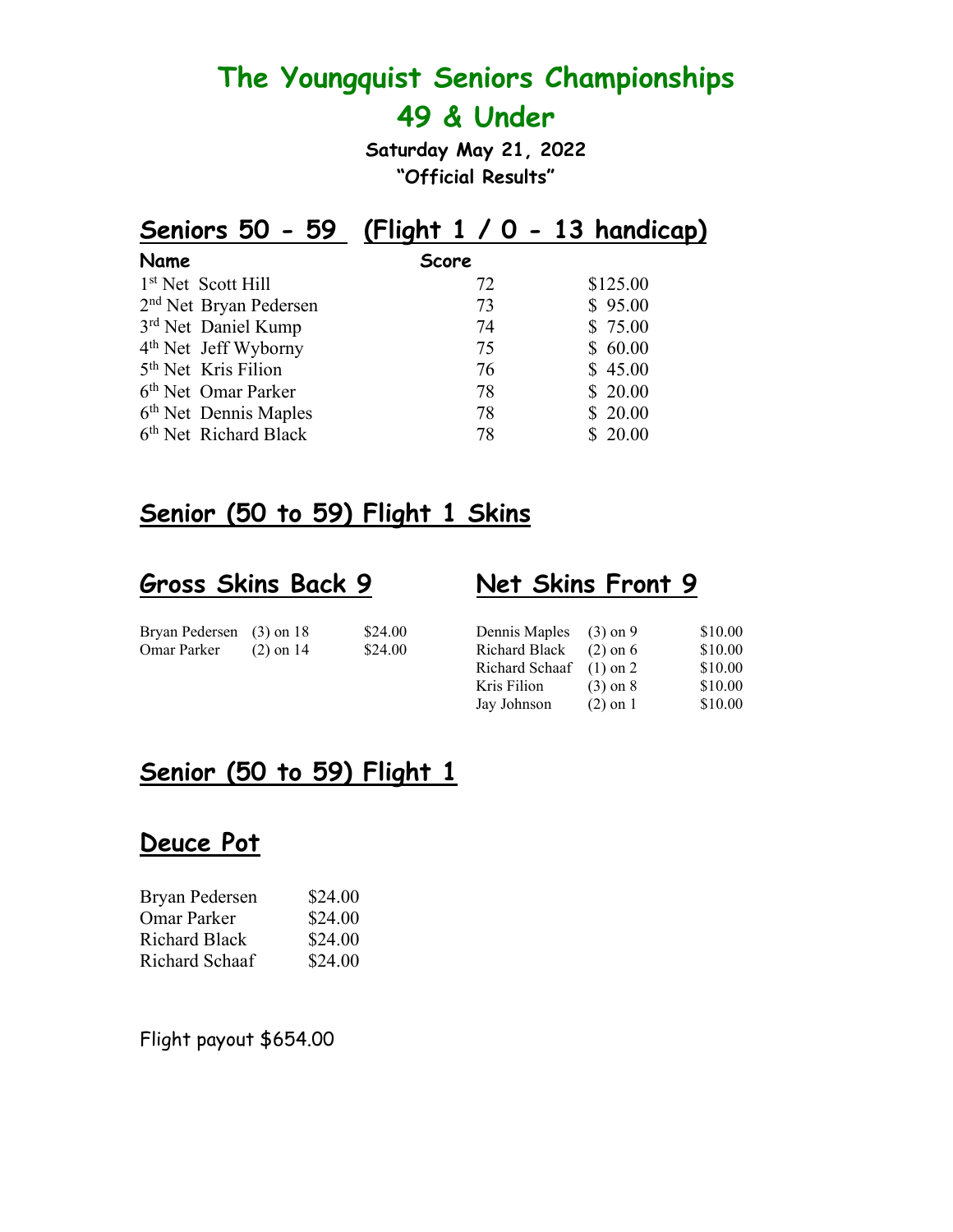**Saturday May 21, 2022 "Official Results"**

# **Seniors 50 - 59 (Flight 2 / 14 - 45 handicap)**

| Name |                                     | <b>Score</b> |                        |
|------|-------------------------------------|--------------|------------------------|
|      | 1 <sup>st</sup> Net Hung Nguyen     | 66           | \$160.00 Trophy Winner |
|      | 2 <sup>nd</sup> Net Jeff Stewart    | 71           | \$125.00               |
|      | 3rd Net Tom Settle                  | 72           | \$95.00                |
|      | 4 <sup>th</sup> Net Chris Love      | 73           | \$60.00                |
|      | 4 <sup>th</sup> Net Marty Brenden   | 73           | \$60.00                |
|      | 4 <sup>th</sup> Net Tony Beebe      | 73           | \$60.00                |
|      | 7 <sup>th</sup> Net Dave James      | 74           | \$20.00                |
|      | 7 <sup>th</sup> Net Keith Van Doren | 74           | \$20.00                |

# **Senior 50 – 59 Flight 2 Skins**

#### **Gross Skins Back 9 Net Skins Front 9**

| Jeff Stewart            | $(3)$ on 11 | \$16.00 | Hung Nguyen $(2)$ on 1 |            | \$24.00 |
|-------------------------|-------------|---------|------------------------|------------|---------|
| Hung Nguyen $(2)$ on 14 |             | \$16.00 | Tom Settle             | $(4)$ on 5 | \$24.00 |
| Craig Hooper            | $(4)$ on 15 | \$16.00 |                        |            |         |

# **Senior (50 to 59) Flight 2**

### **Deuce Pot**

| Hung Nguyen | $(2$ deuces) | \$64.00 |
|-------------|--------------|---------|
| Dan Canning |              | \$32.00 |

Flight payout \$792.00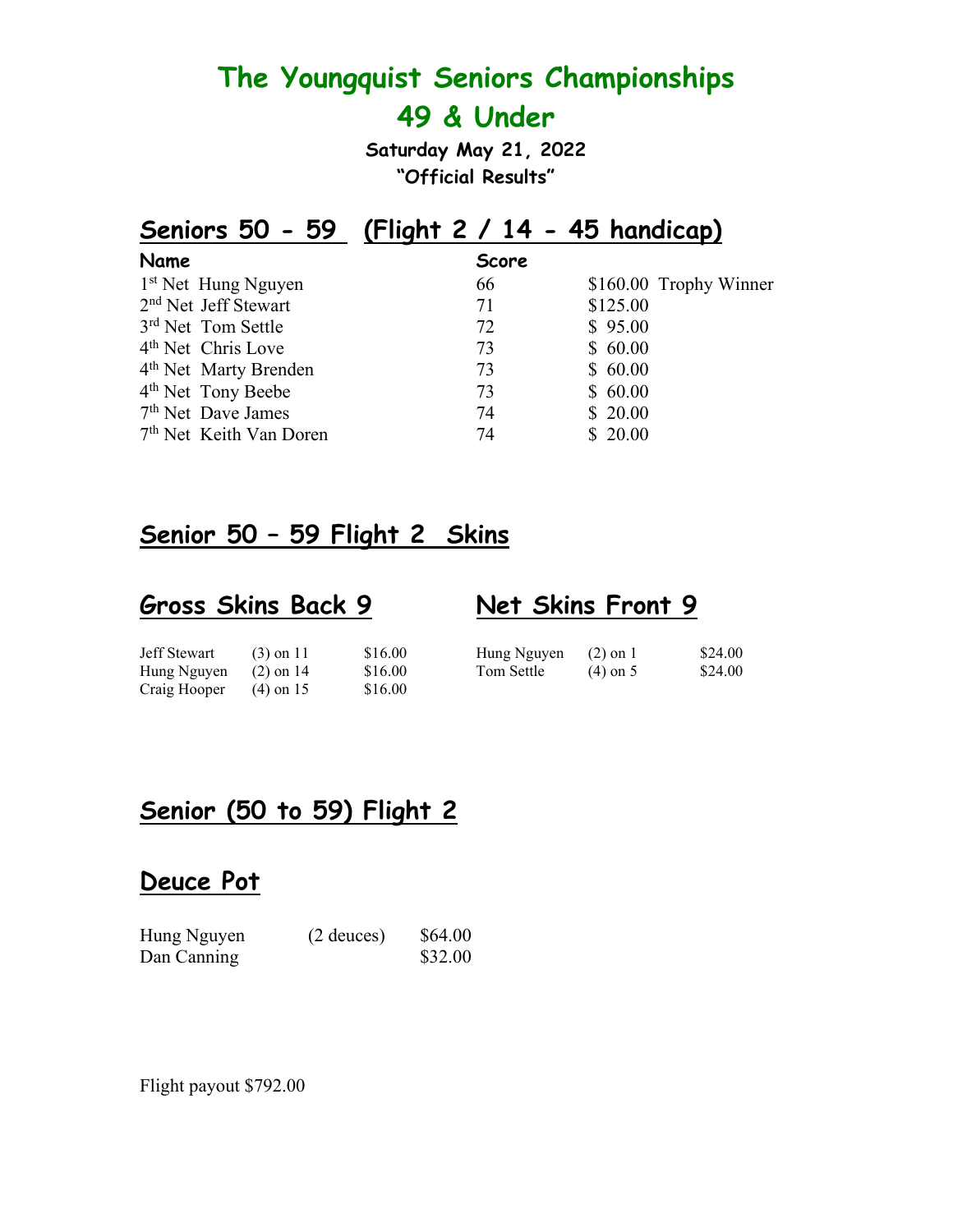**Saturday May 21, 2022 "Official Results"**

| Super Seniors 60 - 69              |              | (Flight $1 / 2$ to $11$ handicap) |
|------------------------------------|--------------|-----------------------------------|
| Name                               | <b>Score</b> |                                   |
| 1 <sup>st</sup> Net Ken McCollim   | 68           | $$125.00$ Gross Trophy            |
| 2 <sup>nd</sup> Net Dan Cabot      | 72           | \$100.00                          |
| 3rd Net Bob Navin                  | 73           | \$75.00                           |
| 4 <sup>th</sup> Net Mike McDaniels | 74           | \$32.00                           |
| 4 <sup>th</sup> Net Brian Espe     | 74           | \$32.00                           |
| 4 <sup>th</sup> Net Houston White  | 74           | \$32.00                           |

## **Super Senior 60 – 69 Flight 1 Skins**

# **Gross Skins Back 9 Net Skins Front 9**

| Dan Cabot    | $(3)$ on 16 | \$11.00 | Mike McDaniels | $(3)$ on $8$ | \$21.00 |
|--------------|-------------|---------|----------------|--------------|---------|
| Brian Espe   | $(4)$ on 15 | \$11.00 | Doug Palady    | $(3)$ on 5   | \$21.00 |
| Jerry Norsby | $(2)$ on 14 | \$11.00 |                |              |         |
| Ken McCollim | $(4)$ on 10 | \$11.00 |                |              |         |

# **Super Senior 60 – 69 Flight 1**

# **Deuce Pot**

| Doug Mills          | \$28.00 |
|---------------------|---------|
| <b>Jerry Norsby</b> | \$28.00 |
| Houston White       | \$28.00 |

Flight payout \$566.00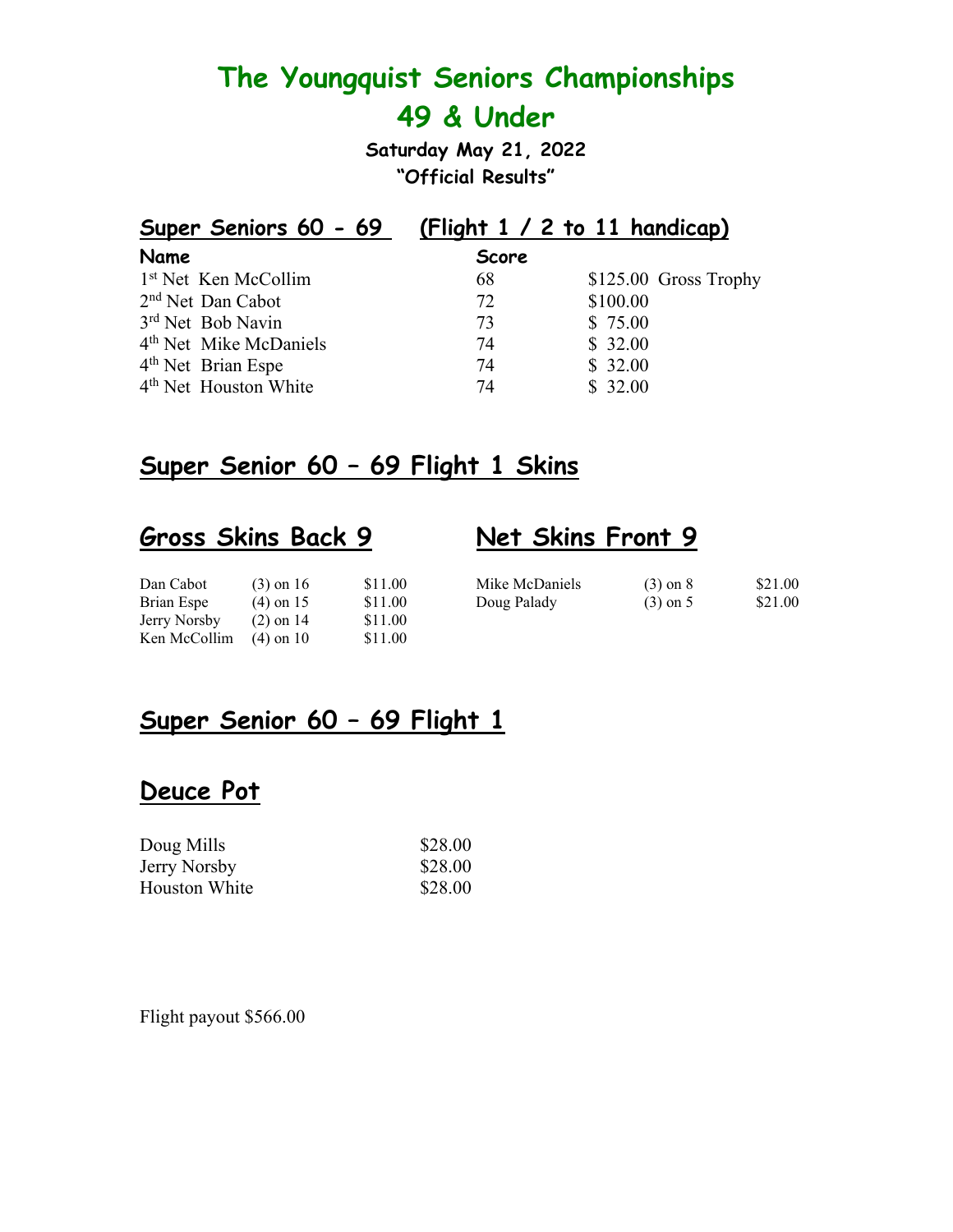**Saturday May 21, 2022 "Official Results"**

**Super Seniors 60 - 69 (Flight 2 / 12 to 16 handicap)**

| Name                                | <b>Score</b>              |
|-------------------------------------|---------------------------|
| 1 <sup>st</sup> Net Terry Graham    | \$200.00 Net Trophy<br>65 |
| 2 <sup>nd</sup> Net Dale Richardson | \$135.00<br>68            |
| 3 <sup>rd</sup> Net Don Patterson   | \$95.00<br>69             |
| 3rd Net Rick Still                  | \$95.00<br>69             |
| 5 <sup>th</sup> Net Greg Skagen     | \$65.00<br>70             |
| 6 <sup>th</sup> Net Van Ericksen    | \$45.00<br>72             |
| 6 <sup>th</sup> Net John Marinacci  | \$45.00<br>72             |
| 8 <sup>th</sup> Net Wane Dallosto   | \$30.00<br>74             |

### **Super Senior 60 – 69 Flight 2 Skins**

## **Gross Skins Back 9 Net Skins Front 9**

| Seve Niemi               | $(3)$ on 11 | \$28.00 | Wane Dallosto  | $(2)$ on 4 | \$14.00 |
|--------------------------|-------------|---------|----------------|------------|---------|
| John Marinacci (4) on 15 |             | \$28.00 | Greg Skagen    | $(3)$ on 5 | \$14.00 |
|                          |             |         | Ted Lavalley   | $(1)$ on 2 | \$14.00 |
|                          |             |         | John Marinacci | $(2)$ on 1 | \$14.00 |

## **Super Senior 60 – 69 Flight 2**

### **Deuce Pot**

| Rick Still   | \$37.00 |
|--------------|---------|
| Ken McGuire  | \$37.00 |
| Ted Lavalley | \$37.00 |

Flight payout \$933.00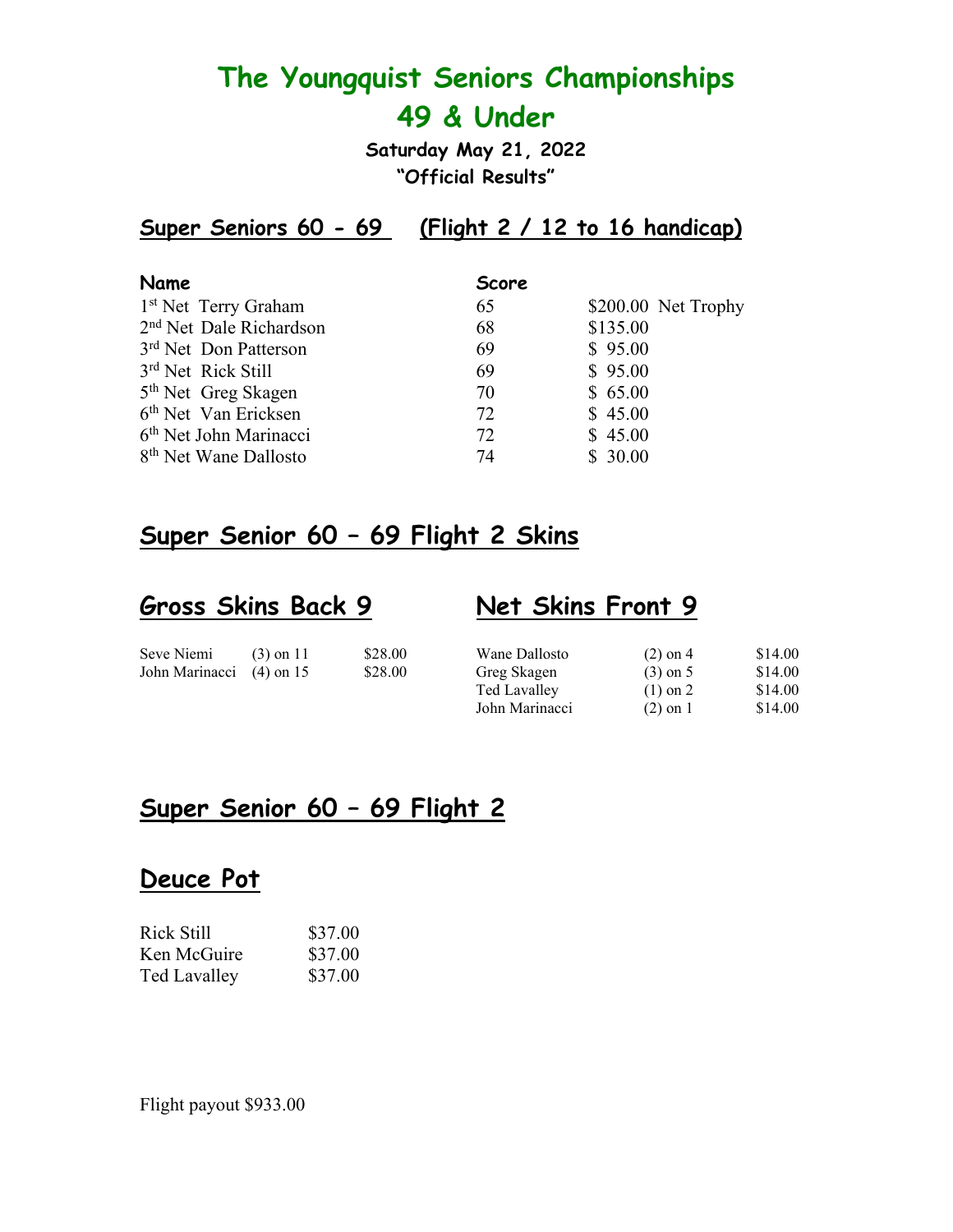**Saturday May 21, 2022 "Official Results"**

# **Super Seniors 60 - 69 (Flight 3 / 17 to 30 handicap)**

| Name                              | <b>Score</b> |          |
|-----------------------------------|--------------|----------|
| 1 <sup>st</sup> Net Kelly Everden | 69           | \$125.00 |
| 2 <sup>nd</sup> Net Neal Diemert  | 71           | \$100.00 |
| 3rd Net Paul Blustein             | 72           | \$75.00  |
| 4 <sup>th</sup> Net Paul Filion   | 74           | \$55.00  |
| 5 <sup>th</sup> Net Mark Maples   | 75           | \$40.00  |

#### **Super Senior 60 – 69 Flight 3 Skins**

## **Gross Skins Back 9 Net Skins Front 9**

| Michael Richardson (5) on 10 |             | \$11.00 | Gary Bachmeier | $(1)$ on 2   | \$14.00 |
|------------------------------|-------------|---------|----------------|--------------|---------|
| Michael Richardson (2) on 14 |             | \$11.00 | Kelly Everden  | $(2)$ on $8$ | \$14.00 |
| John Lewis                   | $(3)$ on 13 | \$11.00 | John Lewis     | $(2)$ on 4   | \$14.00 |
| Mark Maples                  | $(3)$ on 18 | \$11.00 |                |              |         |
|                              |             |         |                |              |         |

### **Super Senior 60 – 69 Flight 3**

#### **Deuce Pot**

| Gary Bachmeier     | \$43.00 |
|--------------------|---------|
| Michael Richardson | \$43.00 |

Flight payout \$567.00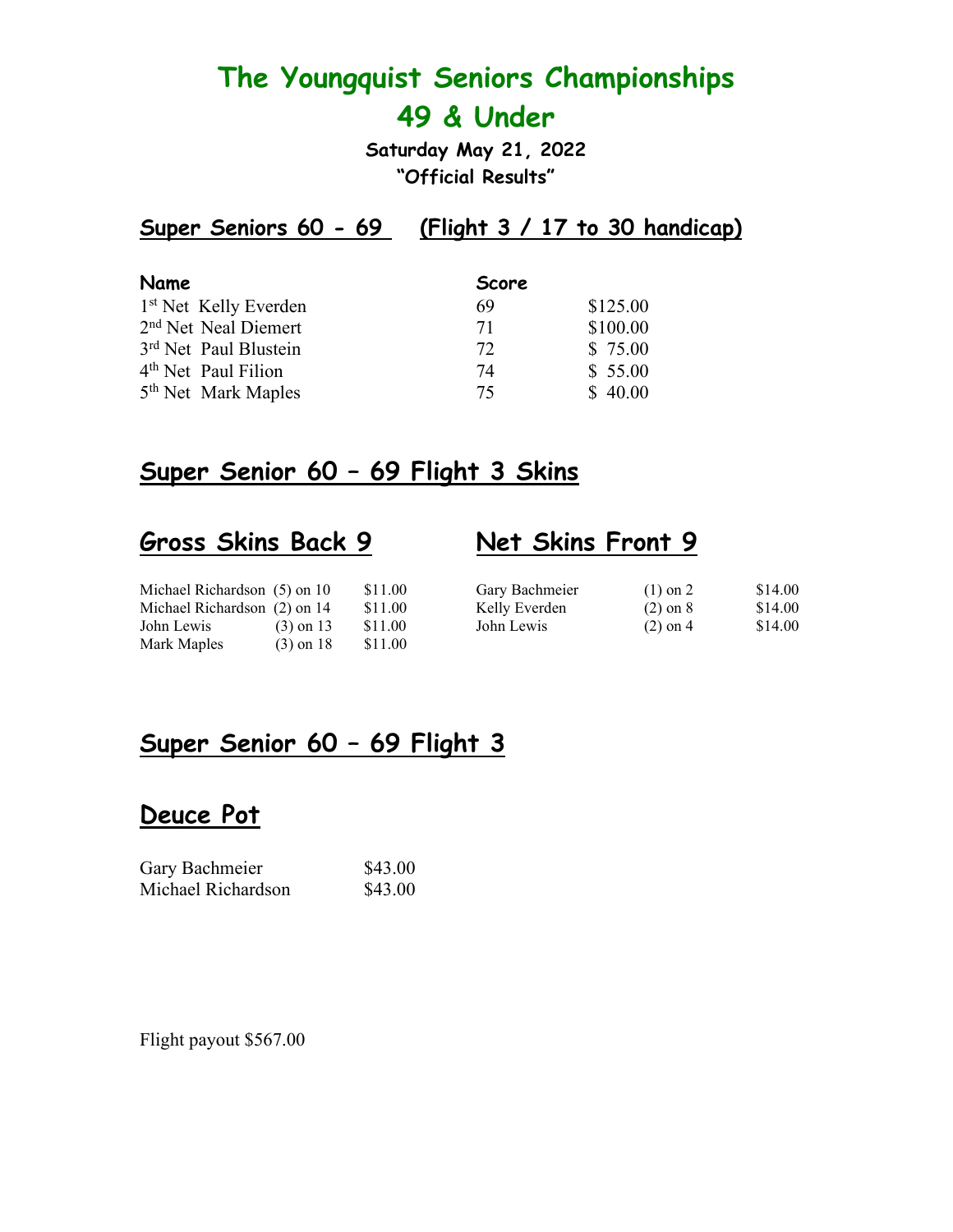**Saturday May 21, 2022 "Official Results"**

# **70 + Legends (6 to 29 handicap)**

| <b>Name</b>                          | Score |                      |
|--------------------------------------|-------|----------------------|
| 1 <sup>st</sup> Net Ken Christianson | 68    | $$140.00$ Net Trophy |
| 2 <sup>nd</sup> Net Marshall Brenden | 70    | \$115.00             |
| 3 <sup>rd</sup> Net David Alexander  | 72    | \$90.00              |
| 4 <sup>th</sup> Net Kurt Brandel     | 73    | \$65.00              |
| 5 <sup>th</sup> Net Jack Hanson      | 74    | \$45.00              |

# **70 + Legends Skins**

# **Gross Skins Back 9 Net Skins Front 9**

| Ken Christianson | $(4)$ on 17 | \$14.00 |
|------------------|-------------|---------|
| David Alexander  | $(3)$ on 16 | \$14.00 |
| Marshall Brenden | $(2)$ on 14 | \$14.00 |

| Ken Christianson | $(4)$ on 17 | \$14.00 | Kurt Brandel (2 skins) | $(2)$ on 1 $(4)$ on 7 \$18.00 |        |
|------------------|-------------|---------|------------------------|-------------------------------|--------|
| David Alexander  | $(3)$ on 16 | \$14.00 | Will Reynolds          | $(1)$ on 6                    | \$9.00 |
| Marshall Brenden | $(2)$ on 14 | \$14.00 | Glenn Knowle           | $(3)$ on 3                    | \$9.00 |
|                  |             |         | David Alexander        | $(1)$ on 2                    | \$9.00 |

# **70 + Legends**

# **Deuce Pot**

| Will Reynolds    | \$28.00 |
|------------------|---------|
| David Alexander  | \$28.00 |
| Marshall Brenden | \$28.00 |

Flight payout \$626.00

| <b>Total entry fee</b> | \$4,380.00 |
|------------------------|------------|
| Men's club added       | \$1,000.00 |
| <b>Total payout</b>    | \$5,380.00 |